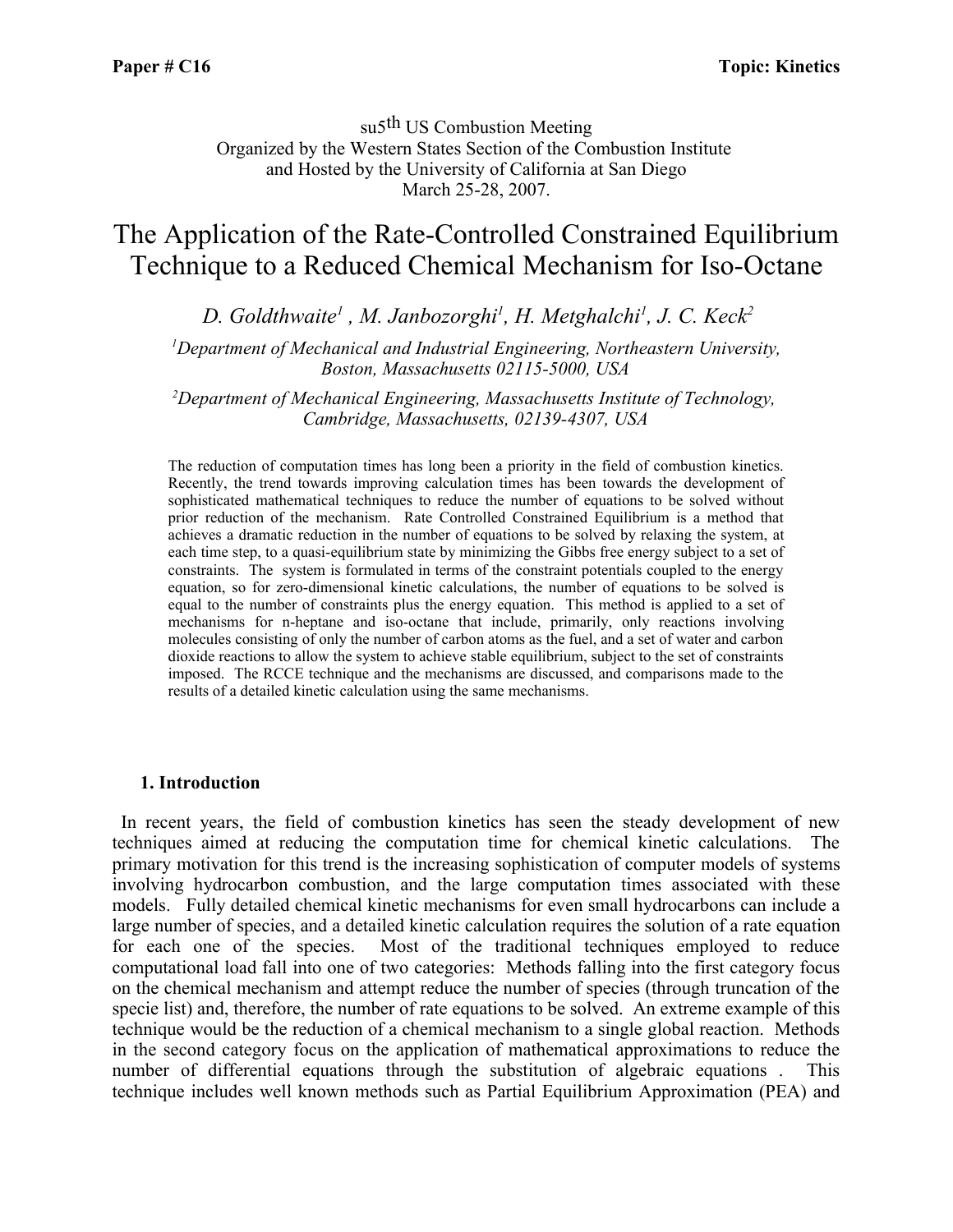Quasi-Steady-State Approximation (QSSA) among others. Regardless of the approach, the fundamental objective is to reduce the overall number of equations to be solved so as to reduce the computation time required to obtain a solution [1]. More recently, powerful new techniques have emerged which employ sophisticated mathematical analysis to reduce the system order leading to a shorter computation times while maintaining good accuracy. The most prominent examples of these techniques are Implicit Low Dimensional Manifolds (ILDM) [2] and Computational Singular Perturbation (CSP) [3].

An alternative method for reducing the computation complexity with little or no loss of detail is the Rate Controlled Constrained Equilibrium (RCCE) method developed by J. C. Keck and D. Gillespie [4]. In this work, chemical kinetic calculations are performed by applying this calculation technique to a reduced chemical mechanism for octane that has unique and interesting features in its own right. The RCCE method and the details of the reduced chemical mechanism are presented prior to a discussion of the results.

# **2. The Rate Controlled Constrained Equilibrium Method**

The RCCE method is based directly on the Second Law through the Maximum Entropy Formalism which states that the entropy of a system is maximized at its stable equilibrium subject to the constraints imposed. In the RCCE method, it is assumed that a chemically reacting system relaxes to a stable equilibrium state through a series of constrained quasi-equilibrium states determined by slow, rate limiting reactions, while the fast reactions equilibrate the system based on the constraints imposed by the slow reactions. In practice, this is implemented through the application of the Lagrange Multipliers technique to find the minima of the Gibbs Free Energy subject to the imposed constraints:

$$
(dG)_{T,P,n} = 0 \tag{1}
$$

Three different techniques for the implementation of RCCE have been explored by workers in our group over the past decade. In the first technique, the constraints are integrated directly, and the constraint values are then passed to a generalized equilibrium code such as GNASA or GSTANJAN to determine the constrained system compostiion at each time step [5]. This approach is cumbersome and inefficient―especially in terms of computation time [6]. The second technique is based on the integration of constraint factors [7]. This method proved to be effective for the H/O system, but could not be easily *generalized* to other systems. In the third technique, the constraint potentials which are conjugate to each constraint are integrated directly. This approach was first proposed by Keck [8] and is now implemented exclusively in this format within our group [9-10] and by others [11,12].

A detailed forumalation of the RCCE method in constrained potential form will not be included here, but can be found in earlier publications [9,10,13,14]. For the purposes of this discussion the basic mechanics of the method can be understood through a discussion of the constraints. In an RCCE calculation, the constraints imposed on the system are assumed to have the form

$$
C_i = \sum_{j=1}^{Nsp} a_{i,j} N_j, i = 1,..., Nc
$$
 (2)

where  $C_i$  represents the  $i^{th}$  constraint, *Nsp* is the number of chemical species,  $\boldsymbol{a}$  is the matrix which defines the relationship between the species and the constraints, and  $a_{i,j}$  is the value of the *i*<sup>*th*</sup> constraint for the *j*<sup>th</sup> specie. An expression for  $N_i$ , the number of moles of the *j*<sup>th</sup> specie, arises through the application of the Lagrange Multiplier technique. The resulting expression is a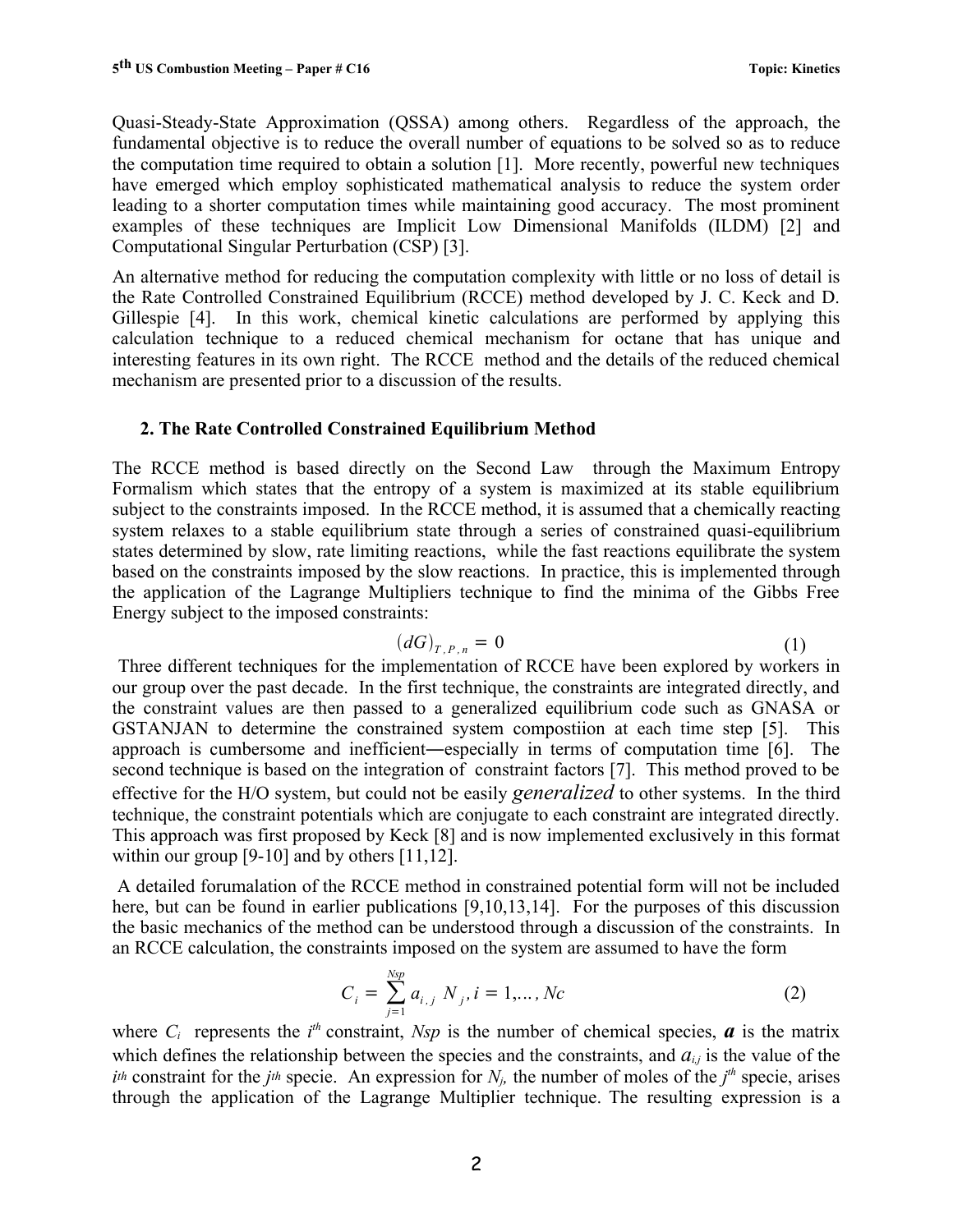function of the constraint potentials  $(\gamma_i)$  conjugate to the constraints (Lagrange Multipliers), and  $\mu^o_j$ , the standard state Gibbs Free Energy of the  $j<sup>th</sup>$  species:

$$
N_j = V \left(\frac{P_o}{RT}\right) e^{\left(\frac{\mu_j^o}{RT} - \sum_{n=1}^{N_c} a_{n,j} y_n\right)}
$$
(3)

For chemical kinetic calculations, the RCCE formulation includes 1 rate equation for each constraint, plus the energy equation. In contrast, the detailed kinetic formulation requires a separate rate equation for each specie, plus the energy equation. Consequently, the detailed kinetic calculation requires the solution, at each time step, of the number of species  $+1$  (*Nsp*  $+$ *1*) equations whereas the RCCE method requires the solution of the number of constraints + 1  $(Nc + 1)$  equations. The implication of this is that the application of RCCE eliminates the need to start with a complete reaction model that must then be simplified through the application of various approximations. Instead, one starts with a small number of general constraints to which more can be systematically added to improve the accuracy of the calculation to any desired level. When the number of constraints becomes equal to the number of species in the system, the method becomes similar in computational complexity to a detailed kinetic calculation. However, even when the number of degrees of freedom for the two methods is equal, in the RCCE calculation the constrained equilibrium requirement must still be satisfied at each time step. This is an important and powerful feature of the RCCE technique.

#### **3. Selection of Constraints**

The need to select constraints and the lack of a clear methodology for their selection have often been cited as a drawback for the RCCE method. However, as experience and understanding of the constraint selection process have accumulated, many insights into the processes involved in hydrocarbon combustion have been gained. Consequently, constraint selection is viewed by our group as the key to successful implementation of RCCE, and a powerful tool for developing a greater understanding of the process.

|    |                |                               |            | 1              | $\overline{2}$ | 3                       | 4                       | 5              | 6                       | 7                       | 8                       | 9              | 10             |                           |
|----|----------------|-------------------------------|------------|----------------|----------------|-------------------------|-------------------------|----------------|-------------------------|-------------------------|-------------------------|----------------|----------------|---------------------------|
|    |                |                               | $\mu_0/RT$ | <b>RH</b>      | N <sub>2</sub> | EO                      | EH                      | M              | EC                      | FO                      | უ<br>გ                  | FV             | 휻              | <b>DROOH</b>              |
| 5  | 1              | C8H18                         | $-135.54$  | $\overline{1}$ | $\overline{0}$ | $\overline{0}$          | 18                      | $\overline{1}$ | $\overline{\mathbf{8}}$ | $\overline{\mathbf{o}}$ | $\overline{\mathbf{o}}$ | $\overline{0}$ | $\overline{0}$ | $\overline{\mathfrak{o}}$ |
| 6  | $\overline{c}$ | N <sub>2</sub>                | $-23.04$   | $\Omega$       | 1              | 0                       | 0                       | 1              | 0                       | 0                       | 0                       | 0              | 0              | 0                         |
| 7  | 3              | О2                            | $-24.68$   | $\Omega$       | 0              | $\overline{c}$          | 0                       | 1              | 0                       | 0                       | 0                       | 0              | 0              | 0                         |
| 8  | 4              | H <sub>2</sub>                | $-15.72$   | $\Omega$       | 0              | 0                       | $\overline{\mathbf{c}}$ | 1              | 0                       | $\Omega$                | 0                       | 0              | 0              | 0                         |
| 9  | 5              | H <sub>2</sub> O <sub>2</sub> | $-79.61$   | $\Omega$       | 0              | $\overline{c}$          | $\overline{c}$          | 1              | 0                       | $\Omega$                | 0                       | 0              | 0              | 0                         |
| 10 | 6              | CO <sub>2</sub>               | $-174.55$  | $\Omega$       | 0              | $\overline{\mathbf{c}}$ | $\mathbf 0$             | 1              | $\mathbf{1}$            | $\overline{c}$          | 0                       | 0              | 0              | 0                         |
| 11 | 7              | <b>H2O</b>                    | $-114.18$  | $\Omega$       | 0              | 1                       | $\overline{c}$          | 1              | 0                       | $\mathbf{1}$            | 0                       | 0              | 0              | 0                         |
| 12 | 8              | OC3                           | $-93.05$   | $\Omega$       | 0              | 0                       | 16                      | 1              | 8                       | 0                       | 1                       | 0              | 0              | 0                         |
| 13 | 9              | HO <sub>2</sub>               | $-22.82$   | $\Omega$       | 0              | $\overline{c}$          | $\mathbf{1}$            | 1              | 0                       | 0                       | 0                       | 1              | 0              | 0                         |
| 14 | 10             | OC <sub>5</sub>               | $-122.09$  | $\Omega$       | 0              | $\overline{c}$          | 17                      | 1              | 8                       | $\Omega$                | 0                       | 1              | 1              | 0                         |
| 15 | 11             | OC8                           | $-221.87$  | $\Omega$       | 0              | 3                       | 16                      | 1              | 8                       | $\mathbf{1}$            | 0                       | O              | 0              | 1                         |
| 16 | 12             | ο                             | 74.86      | $\Omega$       | 0              | $\mathbf{1}$            | 0                       | 1              | 0                       | $\mathbf{1}$            | 0                       | $\overline{c}$ | 0              | 0                         |
| 17 | 13             | н                             | 68.65      | $\Omega$       | 0              | 0                       | $\mathbf{1}$            | 1              | 0                       | 0                       | 0                       | 1              | 0              | 0                         |
| 18 | 14             | co                            | $-65.58$   | $\Omega$       | 0              | $\mathbf{1}$            | 0                       | 1              | 1                       | $\mathbf{1}$            | 0                       | 0              | 0              | 0                         |
| 19 | 15             | OH                            | $-7.22$    | $\Omega$       | 0              | $\mathbf{1}$            | $\mathbf{1}$            | $\mathbf{1}$   | 0                       | $\mathbf{1}$            | 0                       | 1              | 0              | 0                         |
| 20 | 16             | OC <sub>2</sub>               | $-69.59$   | 0              | 0              | 0                       | 17                      | 1              | 8                       | 0                       | 0                       | 1              | $\mathbf{1}$   | 0                         |
| 21 | 17             | OC9                           | $-172.77$  | $\Omega$       | 0              | $\overline{c}$          | 15                      | 1              | 8                       | $\overline{c}$          | 0                       | 1              | 0              | 0                         |
| 22 | 18             | OC6                           | $-107.89$  | $\Omega$       | 0              | $\overline{c}$          | 17                      | 1              | 8                       | 0                       | 0                       | 1              | 1              | 0                         |
| 23 | 19             | OC7                           | $-162.76$  | $\Omega$       | 0              | 4                       | 17                      | $\mathbf{1}$   | 8                       | 0                       | 0                       | 1              | $\mathbf{1}$   | 0                         |
| 24 | 20             | OC13                          | $-177.28$  | $\Omega$       | 0              | $\overline{c}$          | 12                      | $\mathbf{1}$   | 8                       | $\overline{c}$          | 0                       | O              | 0              | 0                         |
| 25 | 21             | OC12                          | $-224$     | $\mathbf 0$    | 0              | $\overline{c}$          | 14                      | $\mathbf{1}$   | 8                       | $\overline{c}$          | O                       | $\mathbf 0$    | 0              | 0                         |

*Table 1: An ai,j matrix for iso-octane with 18 species and 10 constraints.*

The general requirements for the constraints are that they must: be linearly independent, include the elements, yield the energy and entropy of the system (within experimental accuracy), and hold the system in the specified initial state. In addition, the constraints should reflect any knowledge about slow, rate-limiting reactions that will influence the evolution of the system. Figure 1 shows an  $a_{i,j}$  matrix with 18 species and 10 constraints for iso-octane combustion in *O2*. Table 1 provides a description for each of the constraints listed here.

In the RCCE method, only reactions that changes a constraint are included in the calculation. In theory, one reaction is needed for each constraint. In practice,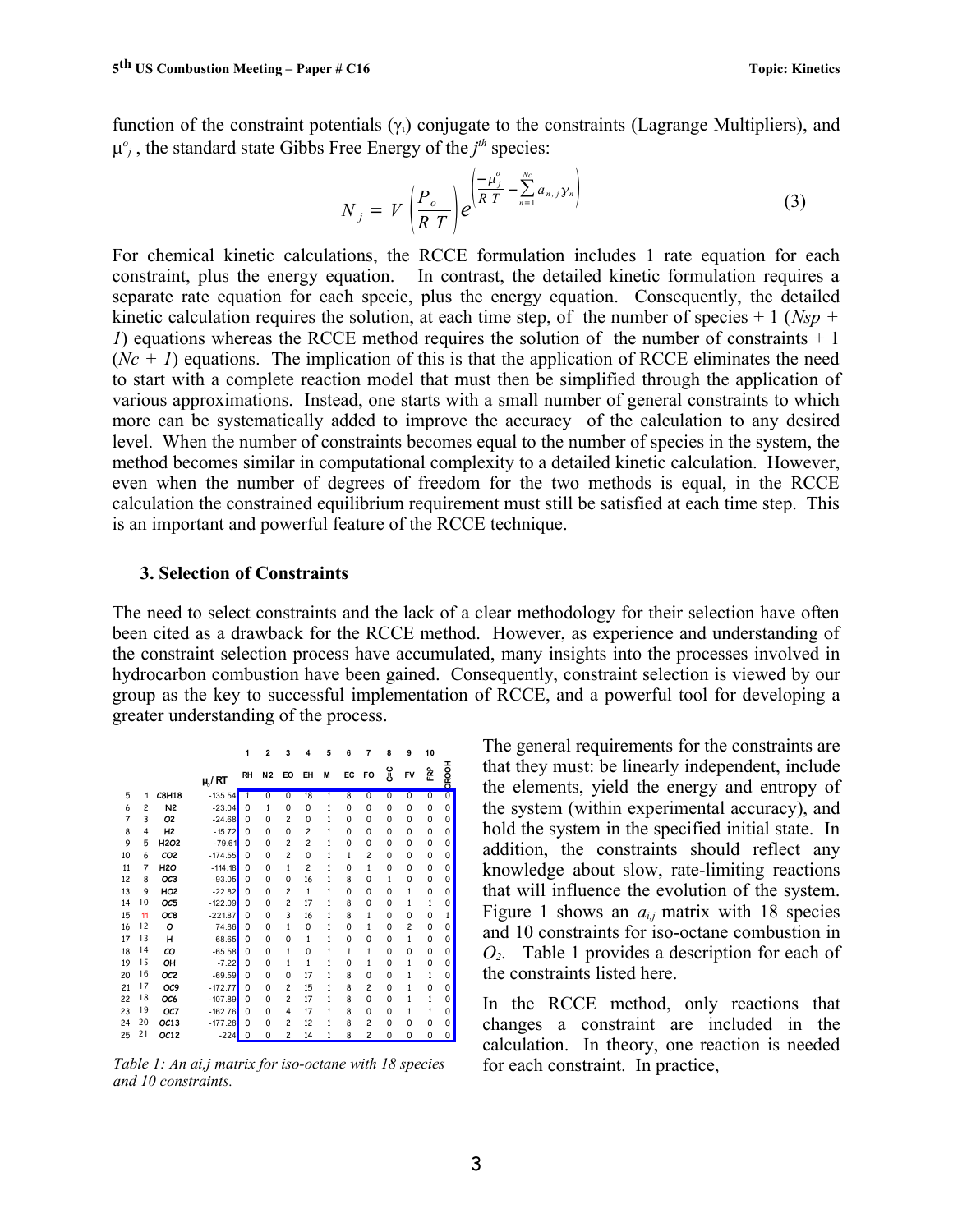| #  | $\mathcal{C}_{i}$ | <b>Constraint Definition</b>                                              |  |  |  |  |  |
|----|-------------------|---------------------------------------------------------------------------|--|--|--|--|--|
|    | EC                | Elemental carbon                                                          |  |  |  |  |  |
|    | EО                | Elemental oxygen                                                          |  |  |  |  |  |
| 3  | ЕH                | Elemental hydrogen                                                        |  |  |  |  |  |
| 4  | M                 | Total number of moles                                                     |  |  |  |  |  |
|    | FV                | Moles of free valence (any unpaired valence electron)                     |  |  |  |  |  |
| 6  | <b>FO</b>         | Moles of free oxygen (any oxygen not directly attached to another oxygen) |  |  |  |  |  |
|    | <b>RH</b>         | Moles of Fuel molecule                                                    |  |  |  |  |  |
| 8  | <b>FRP</b>        | Moles of Fuel radical and fuel radical peroxides                          |  |  |  |  |  |
| 9  | $C = C$           | Moles of Olefin (an <i>alkene</i> )                                       |  |  |  |  |  |
| 10 | $O=ROO$           | Specie created in rate limiting step.                                     |  |  |  |  |  |

*Table 2: Description of the 10 constraints used for the iso-octane / O2 calculation.*

more reactions are usually required to obtain the desired detail. The matrix in table 2 is the socalled  $\mathbf{b}_{i,j}$  matrix for the iso-octane/ $O_2$  system. The  $\mathbf{b}_{i,j}$  matrix is the product of the stoichiometric coefficient matrix and the constraint, or  $a_{i,j}$ , matrix. Each row shows the constraints changed by

the adjacent reaction, and the list is sorted so the reactions lower in the list are the ones that



*Table 3: A bi,j matrix showing the equilibrium reactions for the octane system with 7 constraints.*

change the least number of constraints. The last 8 reactions on the list do not change any constraints and, therefore, do not play a role in an RCCE calculation. The resulting configuration for an RCCE chemical kinetic calculation using this configuration is 18 species, 29 reactions as opposed to the detailed chemical kinetic calculation which would use the full set of 37 reactions and 18 species. The RCCE system could be further reduced through the elimination of reactions that have a minimal effect on the system evolution for the temperature and pressure of interest. The species symbols of the form *OC#* represent iso-octane species in this case, and are related to the generalized form in table 4.

#### **4. Results and Discussion**

#### 4.1 Reaction Model

The objective of this work is to explore the feasibility of using Rate Controlled Constrained Equilibrium to perform chemical kinetic calculations based on a radically reduced chemical mechanism for large alkanes. The RCCE technique offers the potential for significant

improvements in computational efficiency in its own right, and in combination with a reduced chemical scheme, even greater improvements can be realized.

Modeling the autoignition of combustable charges in a constant-volume constant-energy (CVCE)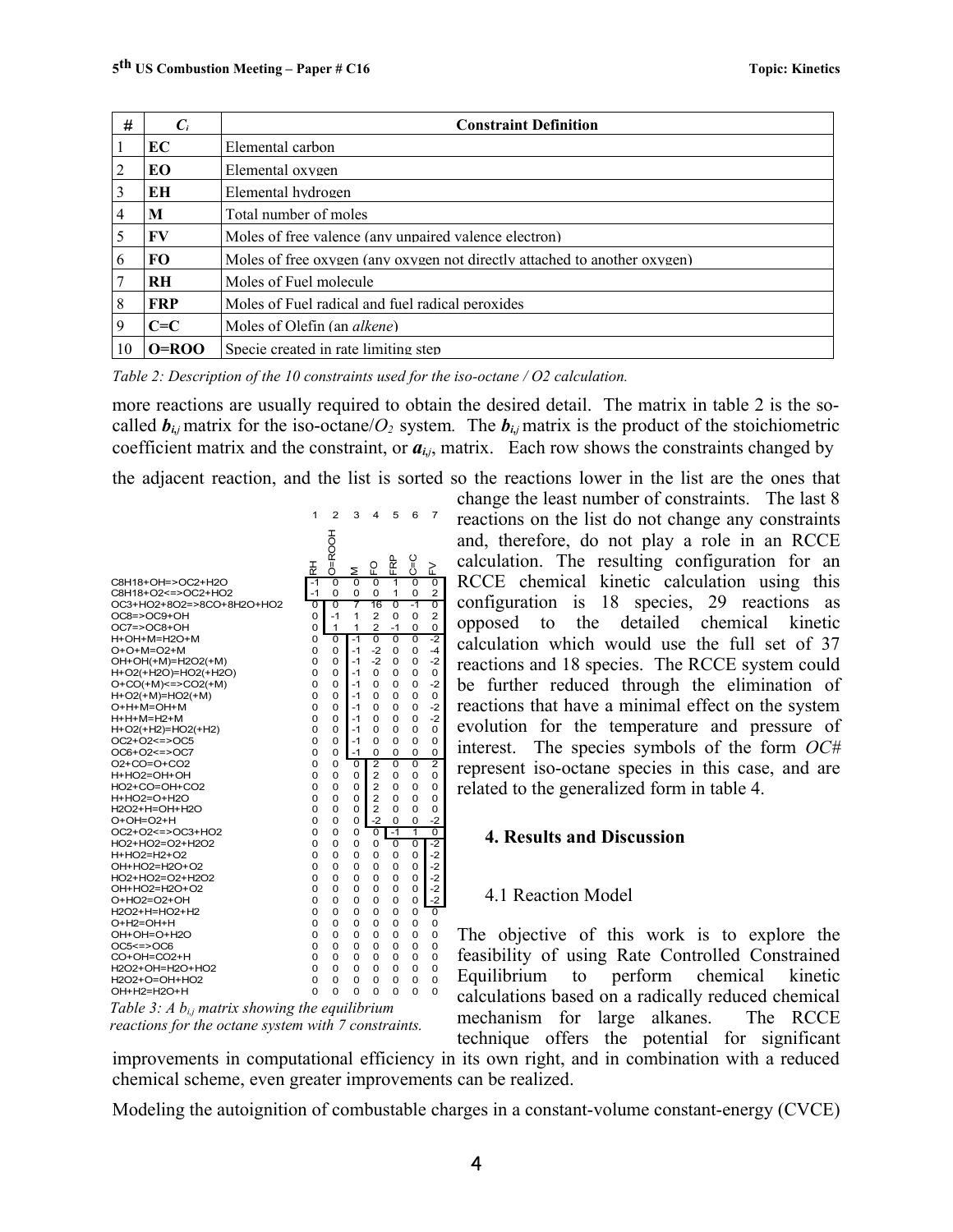*Table 4: Species nomenclature and functional form*  $c_8 H_{18} \Rightarrow RH$  $OC2 \Rightarrow R$  $OC3 \Rightarrow C = C$  $OC5 \Rightarrow ROO$  $OC6 \Rightarrow \dot{R} OOH$  $OC7 \Rightarrow \dot{O} OROOH$ *OC8* ⇒ *O*=*ROOH*  $OC9 \Rightarrow O = R \dot{O}$ 

environment is a frequently employed technique in combustion kinetics because of its relevance to important kinetically driven processes such as engine knock [15] and distributed combustion [16]. The results presented here were generated by CVCE models based on the RCCE and detailed kinetic calculation techniques. The computer codes for both methods are coupled with the FORTRAN based CHEMKIN II [17] code and the integration is performed by DDASSL [18]. Studies are conducted at an initial temperature of 900K, and 1, 5, 10, and 100 atmospheres pressure

#### 4.2 The Chemical Kinetic Mechanism

The chemical mechanism used in this work is based on a mechanism developed by Keck and Hu [19] in the mid 1980's and is based on results that emerged from research conducted by Halstead et al. at the Shell Oil Company Thornton Research Center during the 1970's [20]. The reaction mechanism describes the oxidation of large alkanes (consisting of 4 or more carbon atoms) using a generalized set of reactions based on a symbolic representation of the fuel, its radicals, and isomers that is independent of the actual fuel. This technique allowed the reduction of the number of reactions necessary to model the oxidation of heptane or octane, for example, from several thousand in the largest published mechanisms [21], to 9 for the RCCE calculation and 10 for the detailed kinetic calculation. In the functional format presented in table 3, R could be any alkane with 4 or more carbon atoms, but in this instance refers only to iso-octane based molecules with  $C = 8$ .

Figure 1 is a schematic diagram of the reaction sequence for the chemical mechanism. This sequence is general and applies to any alkane, (represented here by *RH)* containing 4 or more



*Figure 1: Schematic of reaction sequence for alkane combustion*

carbon atoms. The schematic shows an inner and outer circuit which correspond to a low and high temperature sequence of reactions. The low temperature sequence begins with the initiation reaction at 1 where a hydrogen atom is oabstracted from the fuel molecule by  $O_2$  to form the alkyl radical:

$$
C_8H_{18} + O_2 \Leftrightarrow R + HO\dot{O} \tag{R1}
$$

At 2, an  $O_2$  attaches to the fuel radical to produce an peroxy alkyl radical followed by an internal isomerization reaction to form a hydroperoxy alkyl radical at 3. A second *O<sup>2</sup>* addition reaction occurs at 4 followed by the rate limiting irreversible decomposition of the product to an OH radical and a ketohydroperoxide at 5, which further decomposes producing the product at 7 and an *OH* radical.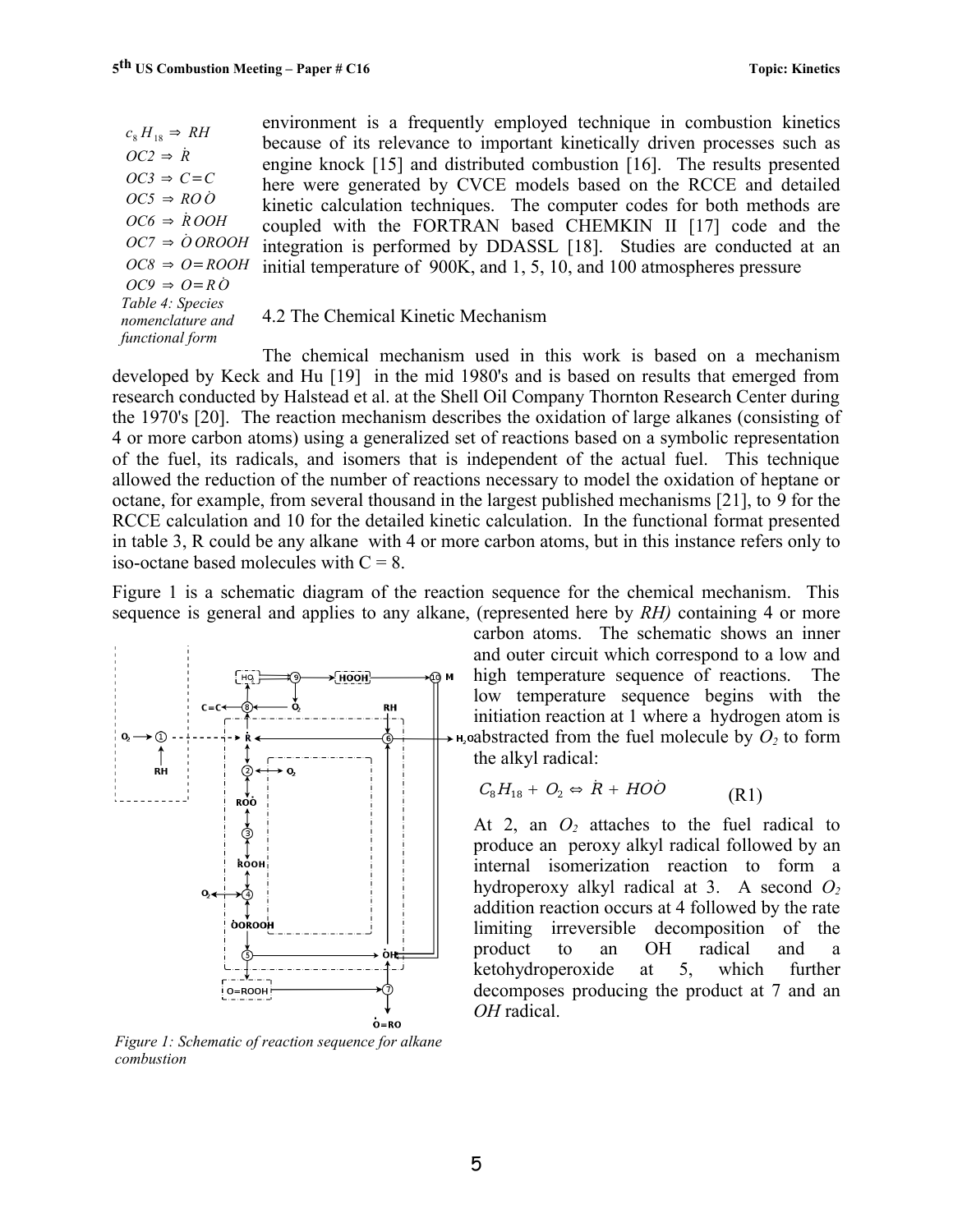The associated reaction equations for steps 2 through 7 are:

| $\dot{R} + O_2 \Leftrightarrow RO\dot{O}$         | (R2) |
|---------------------------------------------------|------|
| $ROO \Leftrightarrow \dot{ROOH}$                  | (R3) |
| $\dot{R} OOH + O_2 \Leftrightarrow \dot{O} OROOH$ | (R4) |
| $\dot{O}OROOH \Leftrightarrow O=ROOH + \dot{O}H$  | (R5) |
| $RH + \dot{O} H \Rightarrow \dot{R} + H, O$       | (R6) |
| $Q = ROOH \Rightarrow Q = R\dot{Q} + \dot{Q}H$    | (R7) |

Reactions R2 through R6 are highly exothermic with a *ΔH* of -107.7 kcal/mol, causing a rapid temperature rise during the low temperature cycle. At higher temperatures, the olefin producing reaction

$$
\dot{R} + O_2 \Leftrightarrow C = C + HO\dot{O} \tag{R8}
$$

becomes faster than R2 and the high temperature cycle becomes active. R1, R7, R8, and the hydrogen peroxide producing reaction  $HO\ddot{o} + HO\dot{o} \Rightarrow HOOH + O_2$  comprise the high temperature cycle which is barely exothermic with a *ΔH* of only -5.4 kcal/mol. The low exothermic yield of the high termperature cycle results in a slow temperature rise, eventually reaching the range where the reaction  $(M) + HOOH \Rightarrow H\dot{O} + H\dot{O} + M$  becomes important, and the chain branching phase begins.

This mechanism was original developed for a study focused on the ignition phase of alkanes and did not include the chemistry for the system to achieve equilibrium. The mechanism has been adapted in more recent work [20,21] to include the necessary reactions for the system to relax to a constrained stable equilibrium. Specifically, a system of reactions to model *H<sup>2</sup>* and *CO* oxidation, included with the original CHEMKIN II package, has been included as well as the following global reactions:

$$
C=C+12O_2 \Rightarrow 8CO_2 + 8H_2O \tag{R9}
$$

$$
O=RO + 11O_2 \Rightarrow 8CO_2 + 7H_2O + H\dot{O} \tag{R10}
$$

Reaction 9 (R9) is included in both the detailed kinetic model and the RCCE model. Since the species in reaction 10 (R10) are only constrained through the elemental constraints, reaction 10 is not part of the RCCE calculation, and is, therefore, omitted from the RCCE model. The total number of reactions used for the two different types of calculations are 29 in the RCCE model and 38 in the detailed kinetic model.

#### 4.3 Calculation Results

Figure 2 compares the temperature evolution data generated by the RCCE and detailed kinetic models for iso-octane in  $O_2$ , at different initial pressures. In each case  $T_i = 900$ K, and  $\phi = 1.0$ . Agreement between the RCCE and detailed kinetic models is excellent at all pressures, but improves as pressure increases. Another noteworthy feature is decrease in the slope of the curve, during the high temperature run-up, as pressure increases.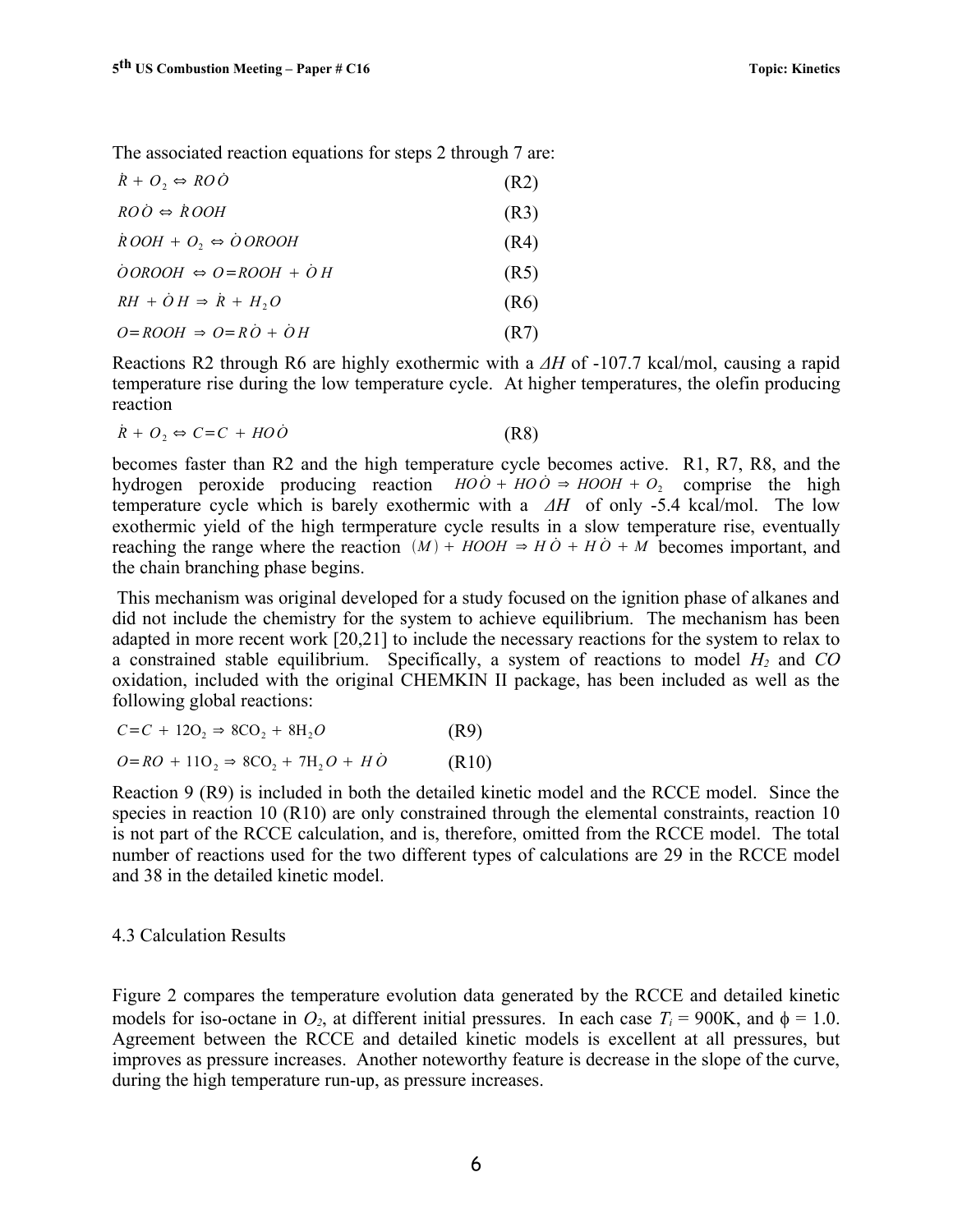

*Figure 2: Temperature history plots for*  $T_i = 900K$ *,*  $P_i = 1$ *, 10, 50 and 100 atmospheres*



*Figure 3: Group 1 specie plot:*  $T_i = 900K$ ,  $P_i = 1$  atm

Figures 3, 4 and 5 show the evolution of important groups of species for RCCE and detailed kinetic calculations with an initial temperature and pressure of 900K and 1 atmosphere.

The highly exothermic reactions producing the fuel radical and the fuel radical peroxides (the FRP group) drive the low temperature part of the reaction cycle. Figure 3 shows the evolution of the FRP species at one atmosphere― beginning with the mildly exothermic high temperature portion of the cycle where they are in equilibrium. The rate limiting reaction R7 creates a bottle neck, suppressing the production of the FRP group and allowing *O=ROOH* to accumulate until the temperature gets high enough for R7 to proceed more rapidly. The rapid drop in the amount of *O=ROOH* coincides with an increased production of the highly exothermic FRP group and causes a corresponding rapid increase in temperature and propelling the system into the chain branching phase. Agreement between the RCCE and detailed kinetics calculations is very good with minor differences in the amounts of *OOROOH* and *O=ROOH.* In each case, RCCE is predicting a larger number of moles of the species. Since the reactions for these species are in both models, and the rates are identical, the difference can be attributed to the additional requirement for equilibrium in the RCCE model.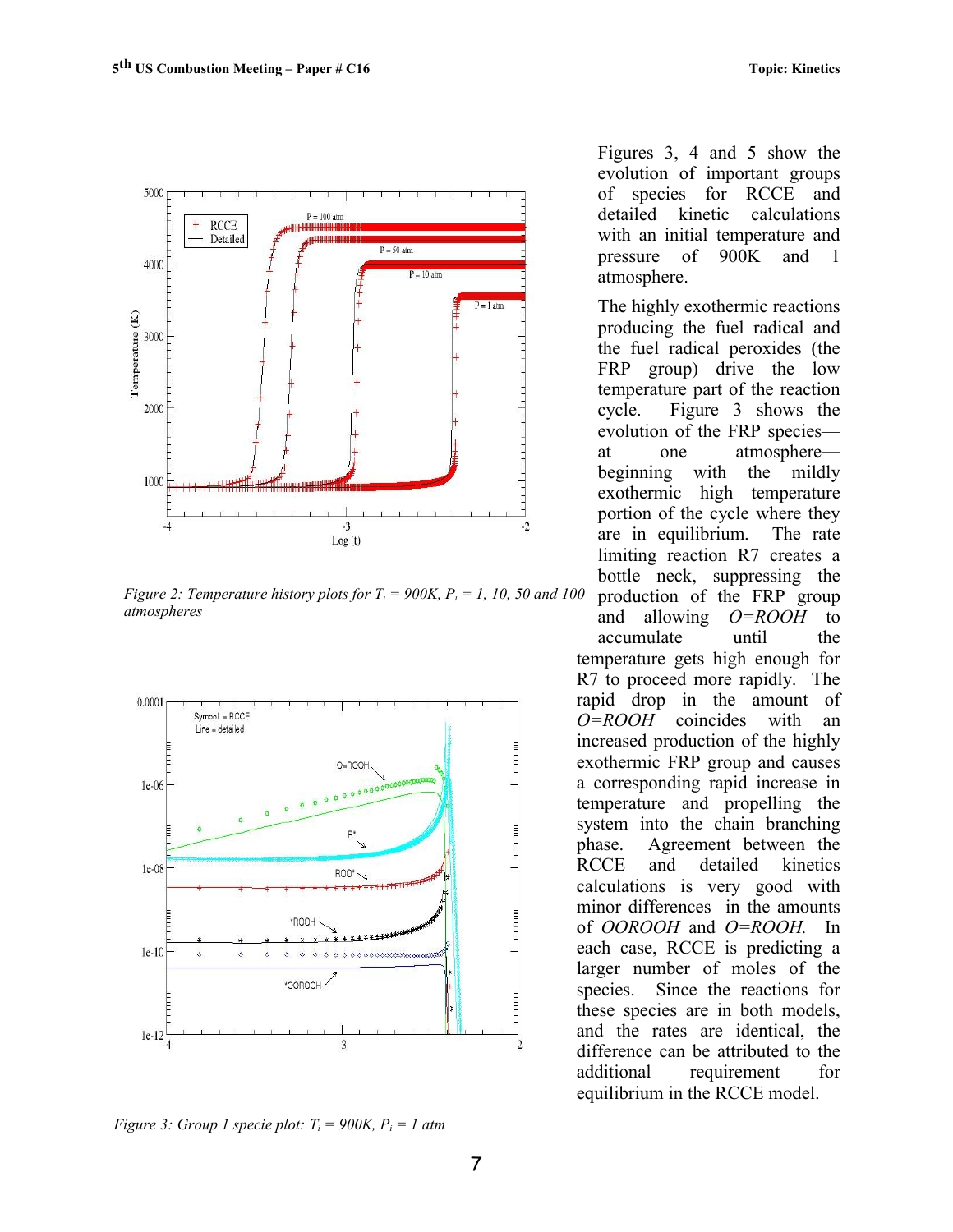

*Figure 4: Group 2 specie plots for Ti = 900K, Pi = 1 atm*



Figure 4 shows the populations of the important radicals *OH* and *HO2*, hydrogen peroxide,  $H_2O_2$  and the end products *H2O*, *CO* and *CO2..* Once again, the overall agreement between the two models is very good with the exception of the predicted amounts of *OH.* 

Both models show *HO<sup>2</sup>* to be roughly in equilibrium throughout the high temperature portion of the cycle and increasing amounts of  $H_2O$  and  $H_2O_2$ . The amount of  $H_2O$  is probably artificially high due to the global reaction R10. The discrepancy in the amounts of the *OH* radical are the result of there not being a constraint on *OH* in the RCCE model. Of the eight reactions that do not change a constraint (see the  $b_{i,j}$  matrix in table 3), and are omitted from the RCCE calculation, six involved the production or consumption of *OH*. However, the built in requirement for equilibrium in the RCCE calculation produces a credible history even without rate expressions.

The evolution of the olefin, and the end products *CO*, *CO<sup>2</sup>* and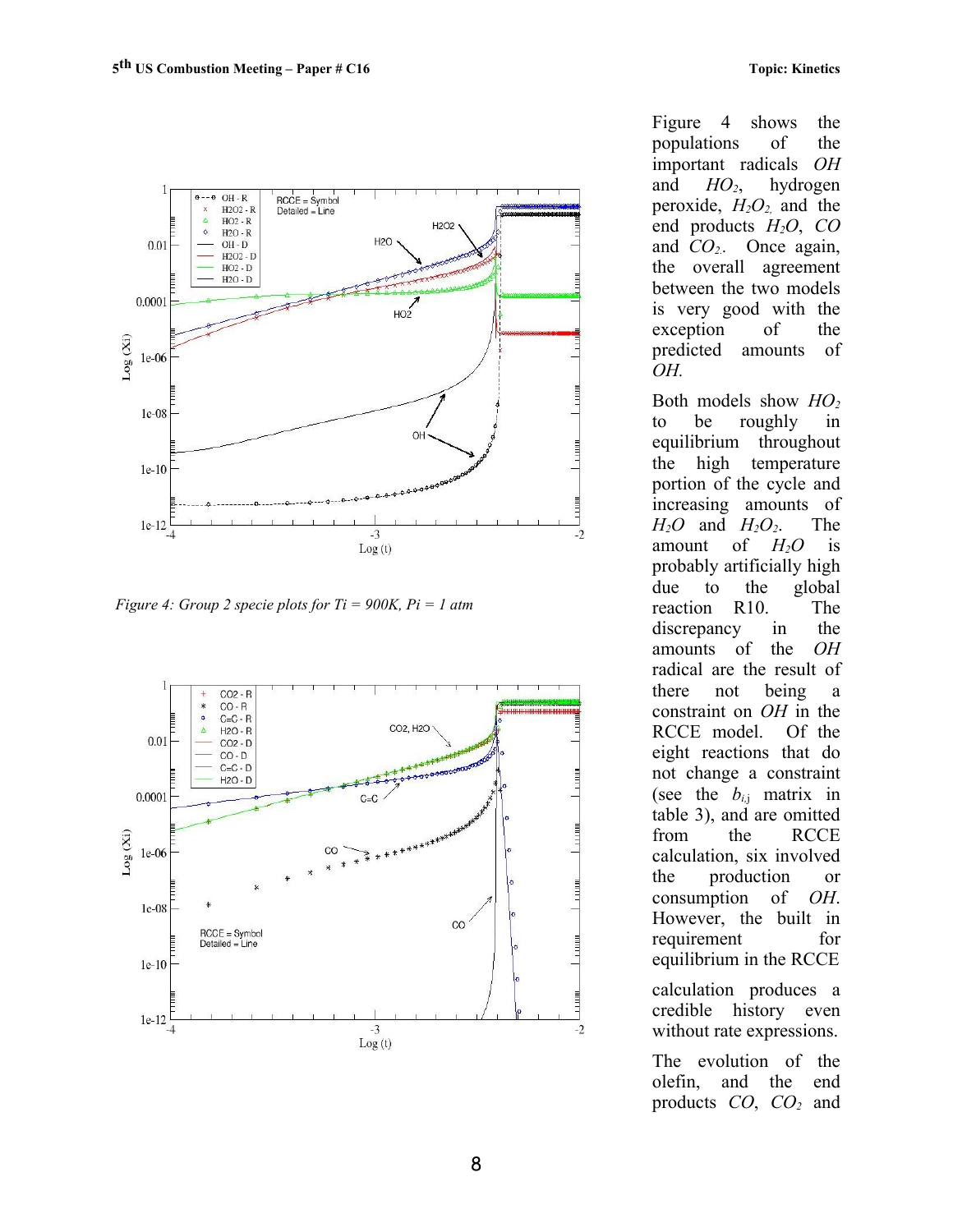*H2O* are displayed in Figure 5. Again, the RCCE and detailed kinetic models are seen to be in excellent agreement, except in the case of the *CO* which is predicted by the RCCE calculation to be steadily increasing with a slope similar to the *CO<sup>2</sup>* while the detailed kinetic calculation shows the *CO* as being near zero and then rising suddenly near the end of the calculation. This behavior can also be attributed to the global reaction R10 which results in the production of artificially large amounts of  $H_2O$  and  $CO_2$ . In the detailed calculation, aside from a global reaction, the only mechanism for *CO* generation is the reaction  $CO + O + M \Leftrightarrow CO_2 + M$  which will only occur at high temperatures. In the RCCE model, a similar  $CO/CO<sub>2</sub>$  imbalance is introduced by the global reaction. However, the equilibrium requirement in the RCCE model causes the CO concentration to remain at a credible level, with a slope that is close to the *CO<sup>2</sup>* and *H2O* values.

# **5. Concluding Remarks**

The constant volume, constant energy calculation of the combustion kinetics of iso-octane in *O<sup>2</sup>* were conducted using a reduced chemical mechanism in a detailed kinetic calculation and a Rate Controlled Constrained Equilibrium calculation. The same reaction rates were used for both models. The calculations were made for stoichiometric conditions with an initial temperature of 900K and initial pressures of 1, 10, 50, and 100 atmospheres. The RCCE and detailed kinetic models showed excellent agreement overall with nearly identical ignition delay times for each pressure. Comparisons between the two models of the predicted histories of selected species at 1 atmosphere showed very good agreement with two notable exceptions: the evolution of *CO* and *OH*. Both discrepancies are attributed to global reactions used in the mechanisms. It is seen that the RCCE method, and its built in ability to maintain system equilibrium―with or without a reaction mechanism―results in superior performance overall when compared with the detailed kinetic technique. Other unique features of the RCCE method, including the potentially significant improvements in computational efficiency and the method for constraint selection are discussed.

Studies have also been conducted with n-heptane using the same reduced chemical mechanism described above and the RCCE and detailed kinetic calculations. The results for the heptane calculations are similar in all aspects to the ones presented here for iso-octane.